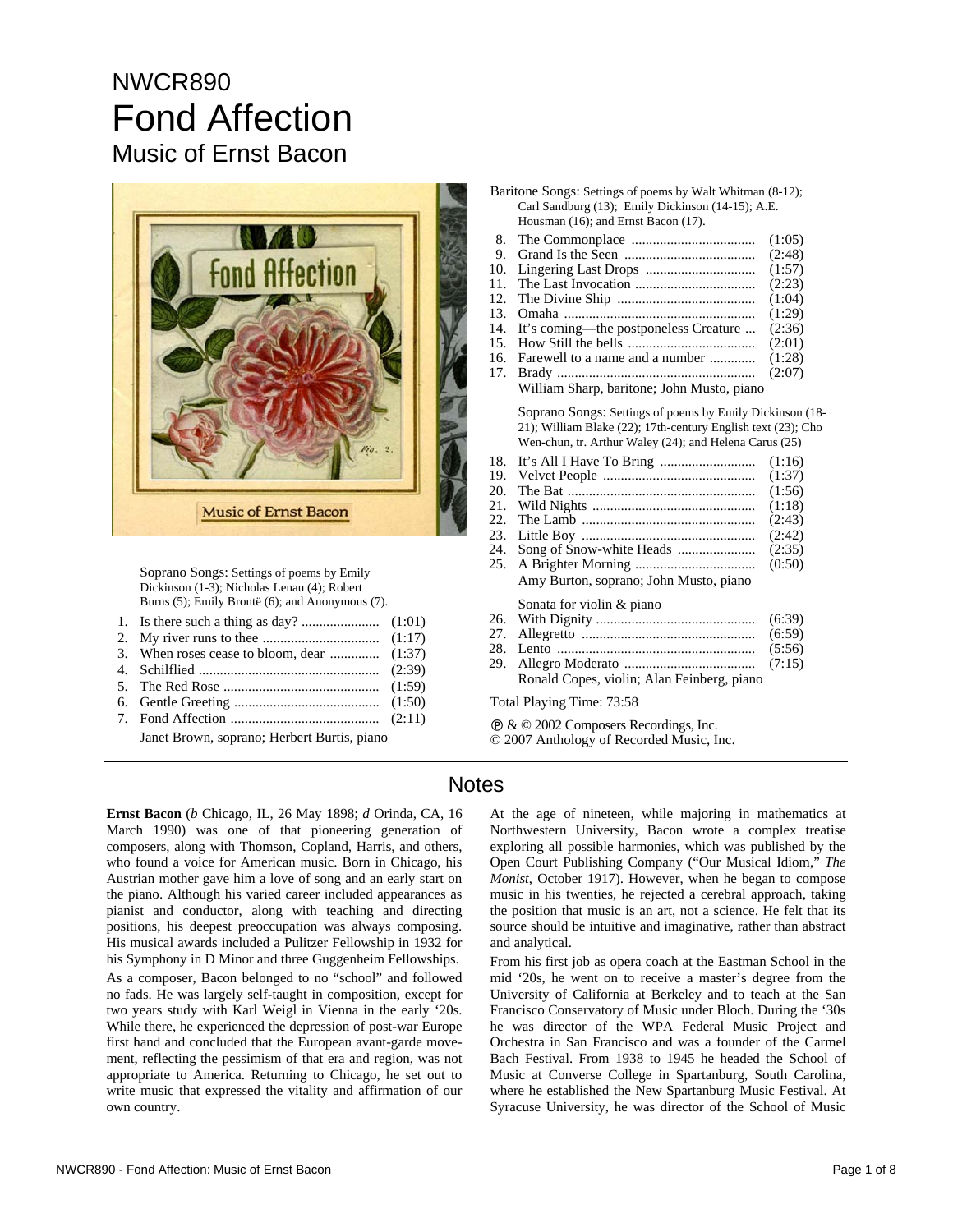piano until his retirement in 1963.

everywhere else, he drew his greatest inspiration from nature, jotting down notes, as he explored local trails. His fertile imagination and constant creative efforts left little time for selfpromotion, and although nearly blind in old age, he continued to compose until the very end of his ninety-one years.

from 1945 to 1947 and composer-in-residence and professor of

In 1964 he returned to the West, settling in the small town of

Throughout his long career, Ernst Bacon's chief aim as a composer was to express the spirit of America in music as Whitman, Emerson, Melville, and others had done in literature. He was deeply immersed in our country's history and folklore, as well, as its indigenous music; and was inspired by the poetry, folk songs, jazz rhythms, and geography of America as well as the landscape itself—which he hiked, climbed, and also painted. All of these elements found their way into his music.

Those who influenced Bacon included Carl Sandburg, Thornton Wilder, and Roland Hayes. Bacon's music expresses the common touch and humor of Sandburg; the profound simplicity of Wilder; and the melodic beauty that Roland Hayes expressed so movingly in his singing. As with Schubert, a large body of more than 250 art songs is the heart of an oeuvre that also includes numerous chamber, orchestral, and choral works, as well as descriptive pieces for piano.

In 1998 numerous vocal-chamber concerts of Bacon's music were held in honor of his centennial. These events took place at Merkin Concert Hall in New York City; the Longy School of Music in Cambridge, Massachusetts; Coolidge Auditorium at the Library of Congress; the Free Library of Philadelphia; Syracuse, New York; Evanston and Chicago, Illinois; also in Berkeley and Walnut Creek, California. The centennial concerts were jointly planned by the Ernst Bacon Society with Ernst's sister, Madi Bacon, who was a force in the music world in her own right. Some of the highlights of the centennial are featured on this CD.

Madi, who died on January 10, 2001, was deeply devoted to her brother and his music, especially his songs, which she taught to all of her voice students in Berkeley. Madi studied music with Serge Koussevitsky and Nicolai Malko. She taught both voice and piano, founded several choruses including the Elizabethan Madrigal Singers and the North Shore Choral Society in Chicago, and presented workshops in choral conducting. For her outstanding contributions to the musical arts of the San Francisco Bay Area, Madi was added to the *San Francisco Examiner*'s Honor Roll of Distinguished Women in 1967. She also performed her brother's choral music frequently in concerts of the San Francisco Boys Chorus, which she founded in 1948 and directed for twenty-five years. Many of her favorite Bacon songs were sung at the centennial concerts, including the title song, "Fond Affection." In recognition of their affectionate bond, and in appreciation for her efforts to bring Ernst's music out into the world, this CD is dedicated to the memory of Madi Bacon.

The songs of Ernst Bacon show the influence of Schubert, whose music he particularly loved and admired. Returning home to Chicago after his studies in Vienna, Bacon used a brief period of unemployment to read through the entire body of Schubert's songs with a local singer.

It was at about this time, in the early '20s, that he became friends with Carl Sandburg. The story is told that on one occasion Bacon showed Sandburg a certain song, and Sandburg asked, "Which folk song is this?" When Bacon replied that it was his own, Sandburg waved his guitar and said, "I dub this a folk song!" It is not known which of Bacon's songs received this honor from Sandburg, but it might well have been "Brady."

The discovery of Emily Dickinson's poems was a revelation to Bacon. In his words, she could "with an economy as great as the classical Chinese poets and painters, conjure ecstasy, poignancy, immensity, grief, passion, and intimacy with nature." Bacon felt that his affinity for Dickinson was similar to Schumann's for Heine and sometimes spoke of a "spiritual marriage" to her. The first major composer to have set Dickinson's poetry to music, he wrote about thirty settings before 1930. The settings are miniatures, like the poems themselves, and he sometimes referred to them as "water colors." Bacon's Dickinson settings number over sixty-five.

From the late '20s to the late '30s, he came to know Whitman's poems, of which he made about twenty settings. In describing Ernst Bacon's attunement to two such diverse poets as Dickinson and Whitman, Victoria Etnier Villamil writes: "comfortable with the Amherst spinster's words and sensibilities, amazingly his virile, forthright, expansive [composer's] voice never overwhelms her delicate, cryptic, economic verse...Conversely, in his settings of Walt Whitman, Bacon perfectly matches the amplitude, mystery, vision, and challenging exuberance of the grand poet, who in his free-wheeling celebration of America, the common man, life, and the unknown, was surely Bacon's soul mate." (*A Singer's Guide to the American Art Song 1870-1980*, Scarecrow Press, 1993.)

The Violin Sonata was commissioned by the McKim Fund in the Library of Congress in honor of Ernst Bacon's eighty-fifth birthday and was premiered there on March 30, 1983. Juilliard Quartet violinist Ronald Copes and pianist Alan Feinberg performed it again when the Library of Congress honored Bacon's centennial on April 22 and 23, 1999.

The Violin Sonata was one of five chamber works that Ernst Bacon composed in the last decade of his life. During this period he had more time to devote to composing than ever before; but the loss of sight in one eye and advancing glaucoma in the other meant that his vision was curtailed to a small part of a page, on which he required super-enlarged staves. Because of these limitations, he no longer attempted to write orchestral music but confined himself to smaller genres.

The chamber music that Bacon produced in these last years still has the vigor and humor of more youthful compositions but also a greater depth, reflecting his experiences with the deaths of close friends, as well as of his third wife and one of his sons. This is especially true of *A Life* for cello and piano, his Trio #2, and his viola sonata, all of which were performed at various centennial concerts.

In his instrumental music, Bacon often recasts the melodies of folk songs, as well as of his own art songs. The slow movement of the violin sonata contains a brief quotation from the title song of this CD, "Fond Affection," while its main theme is based on a lullaby for piano solo, "Nuka," that was written for one of his children. The tenderness of this movement, which is the centerpiece of the sonata, contrasts with the mounting excitement of ascending contours in the first movement; the whimsical and chirping playfulness of the second movement; and the rugged assertiveness and throbbing intensity of the finale.

In his program notes for the premiere of the Violin Sonata Bacon wrote: "I do not distort in order to be up-to-date, nor avoid the accepted grammar of harmony to be revolutionary (which can be interesting, but involves less risk than not to be). I proclaim no special Americanism to be reckoned native, nor do I obfuscate intentionally or have a 'system,' about the most inner designs encountered in the making of every musical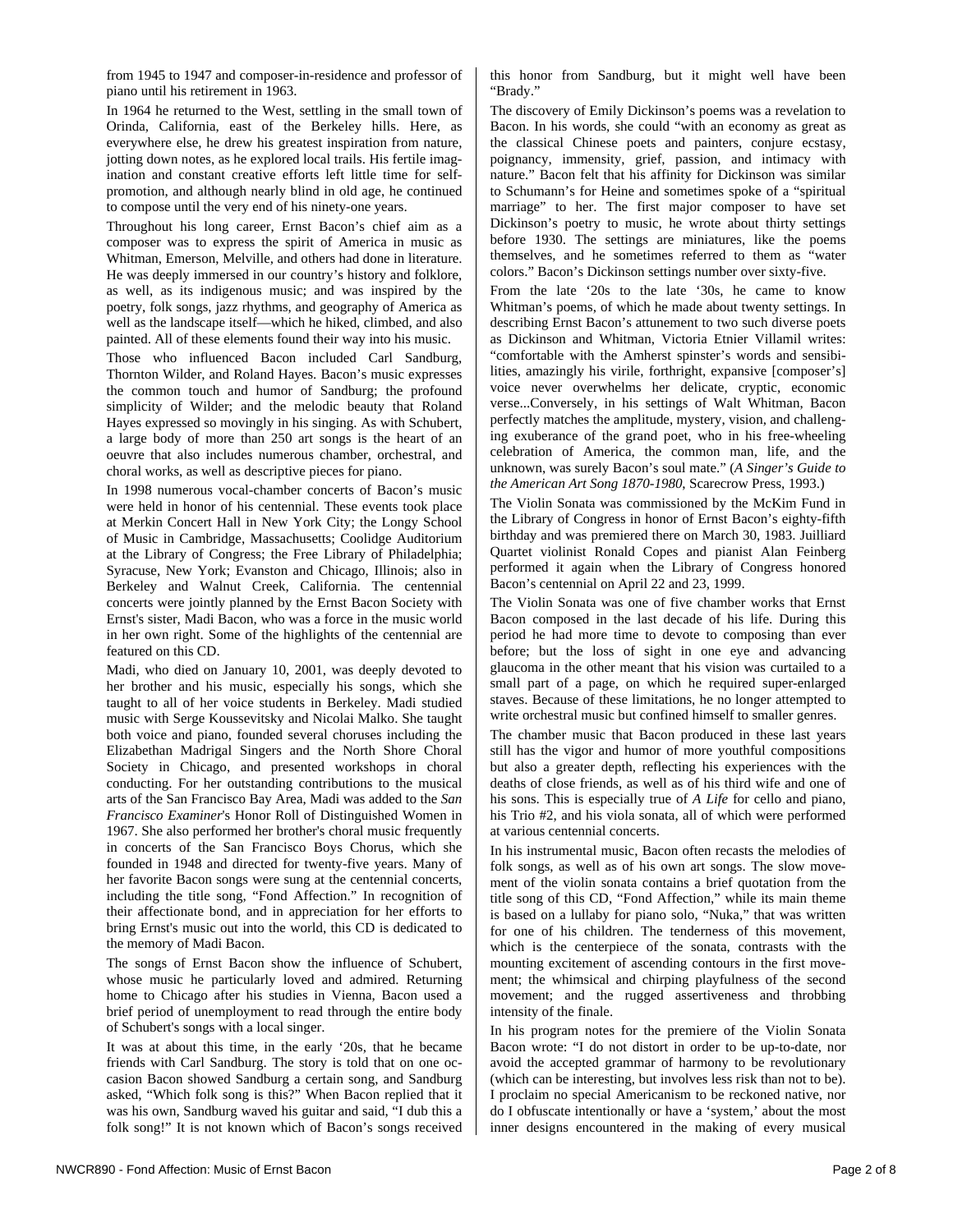work. I admire originality as a by-product rather as an objective. In a world of electronics, I remain old-fashioned, accepting no substitute for the human voice and the body's rhythm. In my book, music—whether cheerful or comic, grateful or indignant, tranquil or story, boisterous or reverent is meant to please, elevate, soothe, invigorate; not to perplex,

cogitate, imitate, dispirit, or blaspheme. If only tolerance results, the effort is less than vain. Surely, in order to move or influence, music must, from the very first, give some promise of attraction, and indeed always has, detested the oft-quoted invectives against novelty in the past."

*—Notes by Ellen Bacon* 

#### Text

1. *Is There Such a Thing As Day*? (Emily Dickinson)

> Will there really be a morning? Is there such a thing as day? Could I see it from the mountains If I were as tall as they? Has it feet like water-lilies? Has it feathers like a bird? Is it brought from famous countries Of which I have never heard? Oh, some scholar! Oh, some sailor! Oh, some Wise Man from the skies! Please to tell a little pilgrim Where the place called morning lies!

- 4. *Schilflied* 
	- (Nickolaus Lenau)

O'er the pond in endless silence Rests the moonlight's silv'ry sheen, Weaving wreaths of pallid roses In the shoreline's reeds of green. Deer are wand'ring on the hillside, Gazing at the stars of night. Now a bird among the rushes Softly stirs and then is still. weeping I can gaze no longer; Through my soul's dim shadows comes to me A tender thought of thee Like a silent pray'r of night.

2. *My river runs to thee*  (Emily Dickinson)

> My river runs to thee: Blue sea, wilt welcome me? My river waits reply. Oh sea, look graciously! I'll fetch thee brooks From spotted nooks,— Say, sea, Take me!

5.*The Red Rose* (Robert Burns)

> O my love's like a red, red rose That's newly sprung in June: O my love's like the melody That's sweetly played in Tune. As fair art thou, my bonnie lass, So deep in love am I; And I will love thee still, my dear, Till a' the seas gang dry; Till a' the seas gang dry, my dear, And the rocks melt wi' the sun; And I will love thee still, my dear While the sands o' life shall run. And fare thee weel, my only love, And fare thee weel awhile! And I will come again, my love, Though it were ten thousand miles.

3.*When roses cease to bloom, dear*  (Emily Dickinson)

When roses cease to bloom, dear, And violets are done, When bumble-bees in solemn flight Have passed beyond the sun, The hand that paused to gather Upon this summer's day Will idle lie, in Auburn,then take my flower, pray!

6. *Gentle Greeting* (Emily Brontë)

> I know not how it falls on me, This summer evening, hushed and lone; Yet the faint wind comes soothingly

> with something of an olden tone. Forgive me if I've shunned so long Your gentle greeting, earth and air! But sorrow withers even the strong, And who can fight against despair?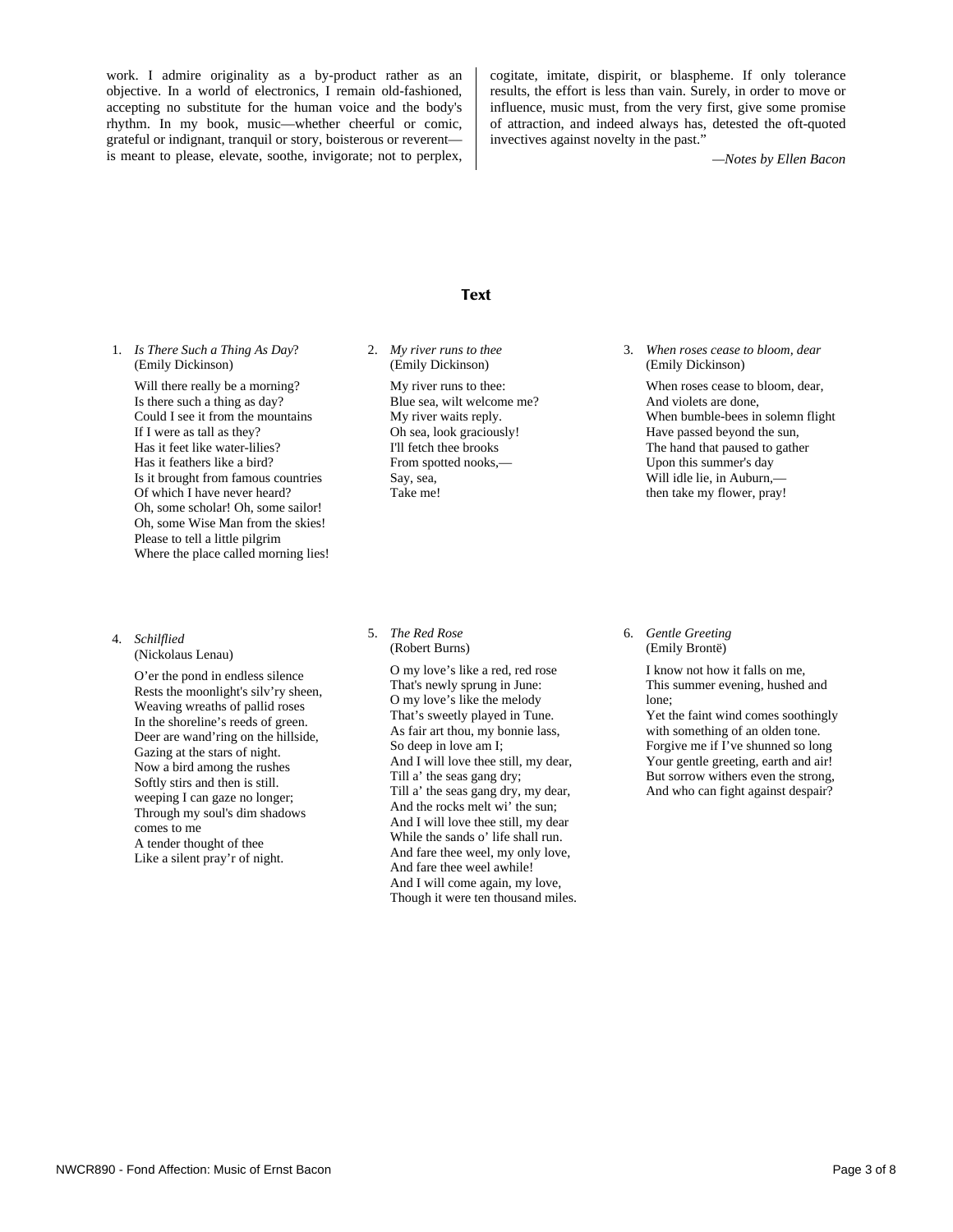- 7. *Fond Affection*
	- (Anonymous)

The world's so wide I cannot cross it, The sea's so deep I cannot wade, I'll just go hire me a little boatman To row me across the stormy tide. I give you back your ring and letters, And the picture I have loved so well And henceforth we will meet as strangers, But I can never say farewell. There's only three things that I could wish for, That is, my coffin, shroud and grave, And when I'm dead, oh please don't weep o'er me Or kiss the lips you once betrayed.

8.*The Commonplace*  (Walt Whitman)

> The commonplace I sing; How cheap is health! How cheap nobility! Abstinence, no falsehood, no gluttony, lust; The open air I sing, freedom, toleration, (Take here the mainest lesson - less from books - less from the schools,) The common day and night - the common earth and waters, Your farm - your work, trade, occupation, the democratic wisdom underneath, like solid ground for all.

9.*Grand Is the Seen* (Walt Whitman)

> Grand is the seen, the light to me—grand are the sky and stars,

grand is the earth, and grand are lasting time and space, And grand their laws, so multiform, puzzling, evolutionary; But grander far the unseen soul of me, comprehending, endowing all those,

Lighting the light, the sky and starts, delving the earth, sailing the sea.

(What were all those, indeed, without thee, unseen soul? of what amount without thee?)

More evolutionary, vast, puzzling, O my soul! More multiform far - more lasting thou than they.

10. *Lingering Last Drops*  (Walt Whitman)

> And whence and why come you? We know not whence, (was the answer,) We only know that we drift here with the rest, That we linger'd and lagg'd - but were wafted at last, and are now here, To make the passing shower's concluding drops.

11.*The Last Invocation* (Walt Whitman)

> At the last, tenderly, From the walls of the powerful fortress'd house, From the clasp of the knitted locks, from the keep of the well-closed doors, Let me be wafted. Let me glide endlessly forth; with the key of softness unlock the locks - with a whisper, Set up the doors O soul. Tenderly - be not impatient, (Strong is your hold O mortal flesh, Strong is your hold O love.)

12.*The Divine Ship*

(Walt Whitman)

One thought ever at the fore - That in the Divine Ship, the World, breasting Time and Space. All Peoples of the globe together sail, sail the same voyage, are bound to the same destination.

13. *Omaha*

(Carl Sandburg)

Red barns and red heifers spot the green grass circles around Omaha The farmers haul tanks of cream and wagon loads of cheese. Shale hogbacks across the river at Council Bluffs

And shanties hang by an eyelash to the hill slants back around Omaha. A span of steel ties up the kin of Iowa and Nebraska Across the yellow big hoofed Missouri River. Omaha the roughneck feeds armies.

Eats and swears from a dirty face.

Omaha works to get the world its breakfast.

14.*It's coming—the postponeless Creature* (Emily Dickinson)

> It's coming—the postponeless Creature It gains the block and now it gains the door, Chooses its latch from all the other fastenings, Enters with a - "You know me, Sir?" Simple salute and certain recognition, Bold - were it enemy - brief were it friend, dresses each house in crêpe and icicle, And carries one out of it to God.

15.*How Still the Bells* (Emily Dickinson)

> How still the bells in steeples stand, Till, swollen with the sky, They leap upon their silver feet In frantic melody!

16. *Farewell to a name and a number*  (A. E. Housman)

> Farewell to a name and a number, Recalled again To darkness and silence and slumber In blood and pain. So ceases and turns to the thing He was born to be A soldier cheap to the King And dear to me; So smothers in blood the burning And flaming flight Of valour and truth, returning To dust and night.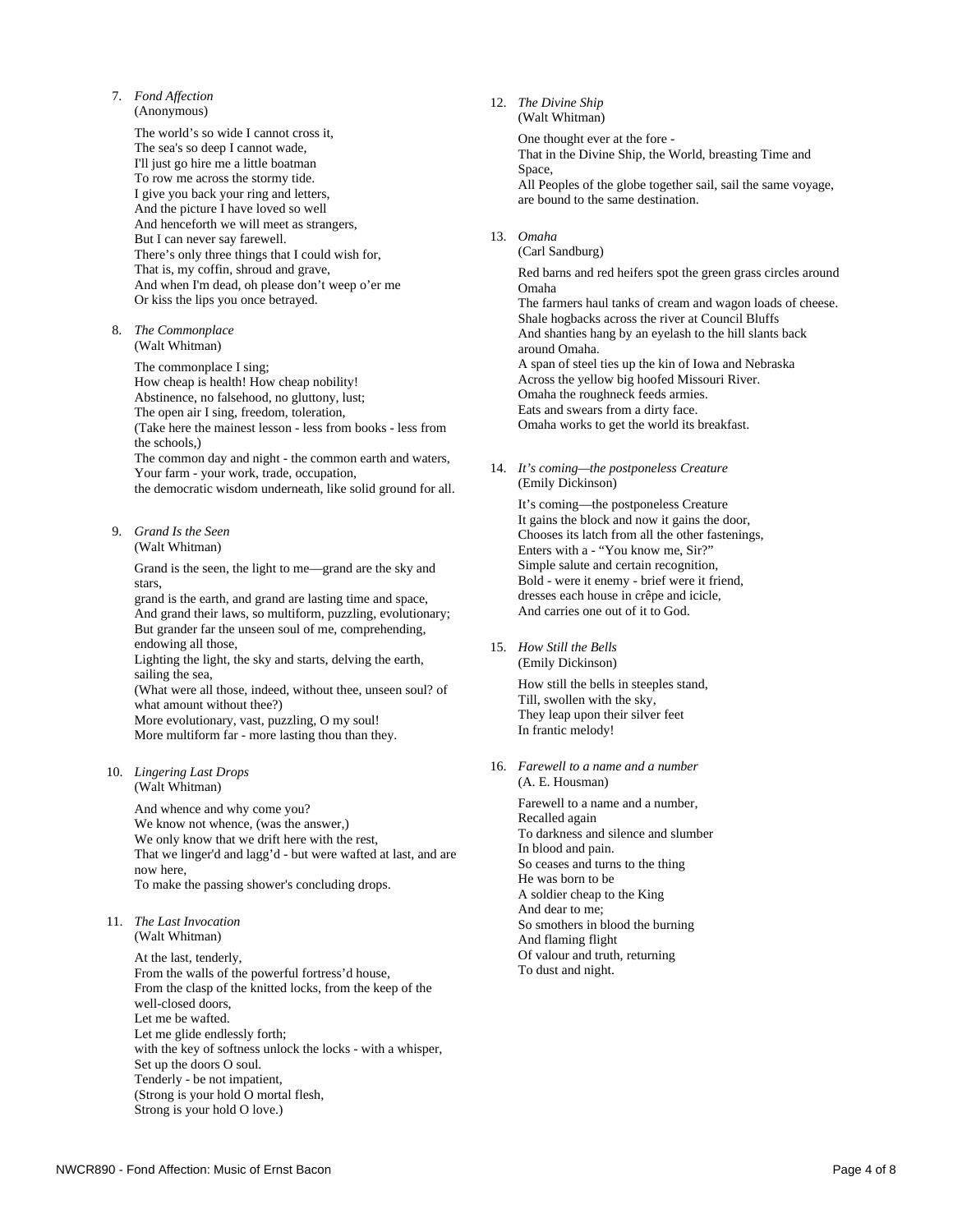17. *Brady*

(Ernst Bacon) Down in St. Louis at 12th and Carr, Big Billy Crady was attendin' bar. In come Duncan with a star on his chest, Duncan says, "Brady, you're under arrest." Brady, why didn't ya run? Brady, ya shoulda run, Brady, why didn't ya run When ya seen Black Duncan with his gatlin' gun? Duncan and his brother were playin' pool When Brady came in just actin' a fool. He shot him once, he shot him twice, Sayin', "I don't make my livin' shootin' dice." Brady ain't comin' no more, Brady won't come no more, Brady ain't a comin' no more, for Duncan shot Brady with a forty four. Brady went to Hell lookin' mighty curious; Devil says, "Where ya from?" "East St. Louis." Well, pull of ya coat and step right this way; I been expectin' ya every day." Brady, where are you at? Brady, where are you at? Brady, where are you at? Struttin' in Hell with his Stetson hat!

18.*It's All I Have to Bring* (Emily Dickinson)

> It's all I have to bring to-day This, and my heart beside, This, and my heart, and all the fields. And all the meadows wide. Be sure you count, should I forget,— Some one the sum could tell, This, and my heart, and all the bees, Which in the clover dwell.

19. *Velvet People* (Emily Dickinson)

> Pigmy seraphs gone astray, Velvet people from Vevay, Belles from some lost summer day, Bees' exclusive coterie. Paris could not lay the fold Belted down with emerald; Venice could not show a cheek Of a tint so lustrous meek. never such an ambuscade As of brier and leaf displayed For my little damsk maid. I had rather wear her grace Than an earl's distinguished face; I had rather dwell like her Than be Duke of Exeter, Royalty enough for me To subdue the bumble-bee!

20.*The Bat* 

(Emily Dickinson) The bat is dun with wrinkled wings Like fallow article, And not a song pervades his lips, Or none perceptible. His small umbrella, quaintly halved, Describing in the air An arc alike inscrutable,— Elate philosopher! Deputed from what firmament Of what astute abode, Empowered with what malevolence Auspiciously withheld. To his adroit Creator Ascribe no less the praise; Beneficent, believe me, His eccentricities.

- 21. *Wild Nights*  (Emily Dickinson) Wild nights! wild nights! Were I with thee. wild nights should be Our luxury! Futile the winds To a heart in port,— Done with the compass, Done with the chart. Rowing in Eden! Ah! the sea! Might I but moor To-night in thee!
- 22. *The Lamb* (William Blake)

Little Lamb, who made thee? Dost thou know who made thee? Gave thee life, and bid thee feed, By the stream and o'er the mead; Gave thee clothing of delight, Softest clothing, wooly, bright; Gave thee such a tender voice Making all the vales rejoice? Little Lamb, who made thee? Dost thou know who made thee? Little Lamb, I'll tell thee, Little Lamb, Ill tell thee; He is called by thy name, For he calls Himself a Lamb. He is meek, and He is mild; He became a little child. I a child, and thou a lamb, We are called by His name. Little Lamb, God bless thee! Little Lamb, God bless thee!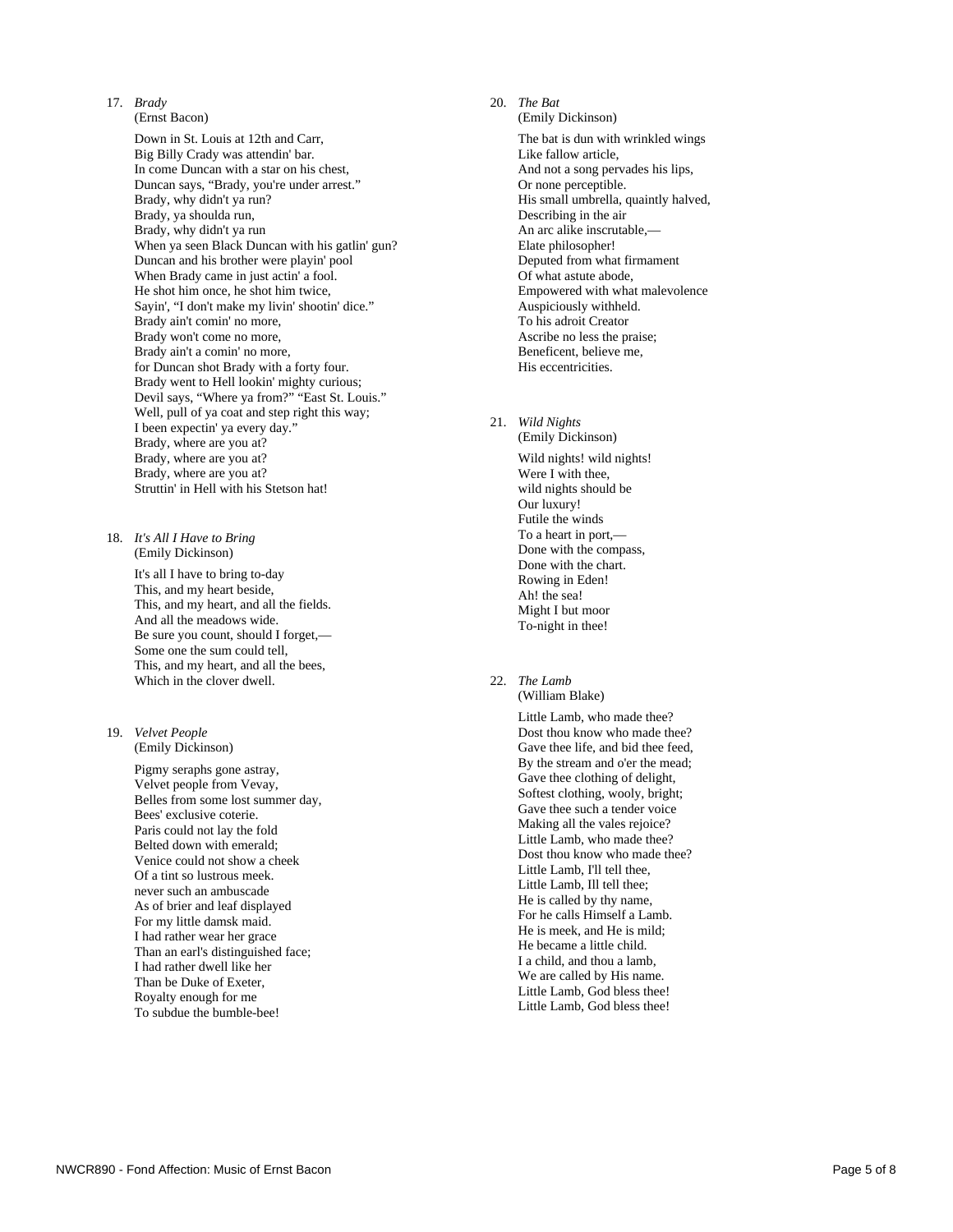## 22. *The Lamb*

(William Blake)

Little Lamb, who made thee? Dost thou know who made thee? Gave thee life, and bid thee feed, By the stream and o'er the mead; Gave thee clothing of delight, Softest clothing, wooly, bright; Gave thee such a tender voice Making all the vales rejoice? Little Lamb, who made thee? Dost thou know who made thee? Little Lamb, I'll tell thee, Little Lamb, Ill tell thee; He is called by thy name, For he calls Himself a Lamb. He is meek, and He is mild; He became a little child. I a child, and thou a lamb, We are called by His name. Little Lamb, God bless thee! Little Lamb, God bless thee!

### 23.*Little Boy*

(17th century English text)

Upon my lap my sov'reign sits, And sucks upon my breast; Meantime his love maintains my life And gives my sense her rest. Sing lullaby, my little boy, Sing lullaby, my only joy. When thou has taken thy repast, Repose, my babe, on me; So may thy mother and thy nurse Thy cradle also be. Sing lullaby, my little boy, Sing lullaby, my only joy. I grieve that duty doth not work All that my wishing would, Because I would not be to thee But in the best I should. Sing lullaby, my little boy, Sing lullaby, my only joy. Sing lullaby, Sing lullaby.

24. *Song of Snow-white Heads*  (Cho Wen-chun, tr. Arthur Waley)

> Our love was pure\* As the snow on the mountains: White as a moon Between the clouds - They're telling me Your thoughts are double: That's why I've come To break it off. To-day we'll drink A cup of wine. to-morrow we'll part Beside the Canal: Walking about, Beside the Canal, Where its branches divide East and West. Alas and alas, and again alas. So must a girl Cry when she's married, if she find not a man Of single heart, who will not heave her Till her hair is white. \*A Chinese wife to her lord

25. *A Brighter Morning* (Helena Carus)

> We go into a brighter morning When love has come, my dear; A newer whisp'ring secret morning, A day of love, my dear. The garden blooms, the sky is shining, The hills and valleys stand illumined, Our home is here, our work, our life; When love has come, my dear.

Soprano **Janet Brown** is equally at home on the operatic as well as concert stage and known for her performances of early music and new music. She has performed as soloist in all of Bach's major choral works as well as many cantatas with such organizations as Boston's Emmanuel Music, the New England Bach Festival, the Northwest Bach Festival in Spokane and the International Baroque Soloists. Brown is a regular soloist with the Cantata Singers of Boston, the Syracuse Symphony, and the Skaneateles Chamber Music Festival, and has premiered works by such composers as Howard Boatwright, Andrew Imbrie, Philip Glass, and Gunther Schuller. She has performed major roles with the Boston Early Music Festival, the American Repertory Theatre, the American Music Theatre Festival, The Pepsico Summerfare Festival, the Oswego Opera Theatre, and the Syracuse Opera. Brown is currently a member of the voice faculty at Syracuse University.

**Herbert Burtis** has had an international career as a pianist, organist, and teacher of voice. He has performed throughout Europe, the West Indies, Bermuda, and the USA, including Carnegie Hall (debut 1967), Carnegie Recital Hall, Weill Hall, and Steinway Hall. Burtis has had the honor of performing before Her Majesty, Queen Elizabeth, The Queen Mother. His students have sung at the Metropolitan Opera Company and countless opera and concert venues in this country and throughout the world. He is the author of two books on singing: *Sing On! Sing On*! published by ECS Publishers, Boston, MA, and *Vocalizing from the Ground Up!*, published by Alberti Productions, Sandisfield, MA.

**William Sharp** has appeared regularly with the Chamber Music Society of Lincoln Center, Mostly Mozart Festival, Aspen Music Festival, Colorado Music Festival, Marlboro Music Festival, New England Bach Festival, Maryland Handel Festival, Boston Handel & Haydn Society, and Tafelmusik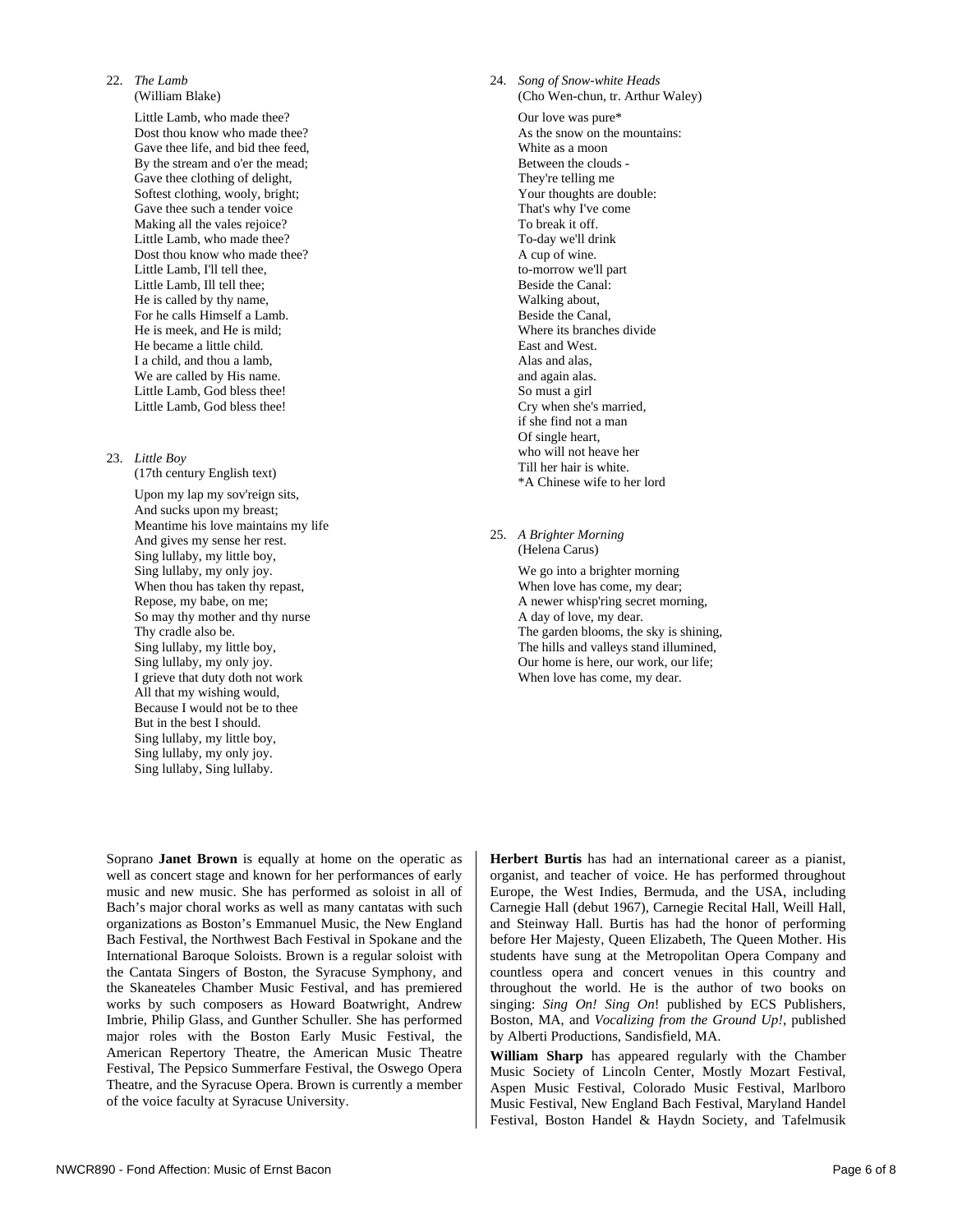Baroque Orchestra. He has appeared with the New York Philharmonic, the St. Louis, San Francisco, and New Jersey Symphony Orchestras, Baltimore, Phoenix, and American Symphony Orchestras, the Minnesota Orchestra, the St. Paul Chamber Orchestra, and Orchestra of St. Luke's. His two dozen recordings include his recital of American songs on the New World label, for which Sharp was nominated for the 1989 Grammy Award for best classical solo vocal performance; the 1990 Grammy-winning world premiere recording of Leonard Bernstein's *Arias and Barcarolles* (Koch International), and several recordings of works of J.S. Bach with the American Bach Soloists (Koch), Sharp has served on the voice faculty of Boston University since 1993.

Soprano **Amy Burton** has performed with the Metropolitan Opera, New York City Opera, Opernhaus Zurich, Scottish Opera, L'Opera de Nice, Israel Philharmonic, San Francisco Symphony, St. Louis Symphony, Scottish Chamber Orchestra, Cleveland Orchestra, Dallas Symphony, Seattle Symphony, National Symphony, Berner Orchester (Switzerland), and the Mostly Mozart Festival. A frequent recitalist, Burton has performed in New York City at the 92nd Street "Y," the Lincoln Center Festival, Lincoln Center's "Great Performers Series," "Live from Lincoln Center," Carnegie Hall, Joe's Pub, and at Merkin Hall in the centennials of both Ernst Bacon and Darius Milhaud. Burton collaborates frequently with her husband, the composer-pianist John Musto, and has performed world premieres of his song cycles *Quiet Songs, Penelope,* and *The Book of Uncommon Prayer*. She has been honored by New York City Opera with both the Kolosvar and the Christopher Keene Awards for Excellence in a wide range of repertoire, from operas by Handel and Rameau to contemporary works such as *The Turn of the Screw* by Benjamin Britten. Ms. Burton can be heard on the Angel/EMI recording of Gershwin's *Blue Monday* and on Albany Records's *Persuasions* by Richard Wilson.

Award-winning composer and pianist **John Musto** was born in Brooklyn and received his earliest musical training from his father, a jazz guitarist. Musto pursued piano studies with Seymour Lipkin and Paul Jacobs. He was a finalist for the 1997 Pulitzer Prize and was awarded two Emmys by the National Academy of Television Arts and Sciences, two CINE Golden Eagle Awards, and a Rockefeller Fellowship. His compositions have been recorded for Sony Classical, Angel/EMI, Hyperion, Harmonia Mundi, Music Masters, Innova, Channel Classics, Albany Records, and New World Records. As a pianist, he has recorded for Harmonia Mundi, Sony Classical, Nonesuch, and New World Records. His music is published by Peermusic.

A former member of the Dunsmuir and Los Angeles Piano Quartets, **Ronald Copes** joined the Juilliard String Quartet as second violinist in the 1997-98 season after a long and distinguished career as a chamber musician, concert soloist and recitalist. A graduate of Oberlin Conservatory in Ohio and the University of Michigan, Copes was on the faculty at the University of California at Santa Barbara and at the Kneisel Hall Chamber Music Festival for many years. He has performed as a guest at the Marlboro, Bermuda, Cheltenham, Colorado, and Olympic Music festivals, and he has appeared in solo recitals across Europe and the United States. Devoting considerable energy to the development and playing of contemporary string literature, he has worked closely with composers and premiered a number of solo works. Copes's recordings are available on the Orion, Musical Heritage, CRI, and New World labels.

**Alan Feinberg** is a pianist and musician whose intelligence, integrity and affinity for an unusually wide range of repertoire place him among those few artists who are able to build a bridge between music of the past and present. With repertoire that ranges from Byrd to Babbitt, Feinberg's creative approach places contemporary music within a broad framework as part of an ongoing, living tradition. Feinberg has well over two hundred premieres to his credit, among them works by Adams, Babbitt, Harbison, Powell, Wuorinen, Reich, and Ives. He has received three Grammy nominations for "Best Instrumental Solo" and has performed with leading orchestras such as the Cleveland Orchestra, the New York Philharmonic, Chicago Symphony, and the Los Angeles Philharmonic. He has appeared at the Proms and in festivals throughout Europe. He has recorded for Decca, Nonesuch, EMI, Catalyst, Bridge, CRI, New World, Albany, and Koch.